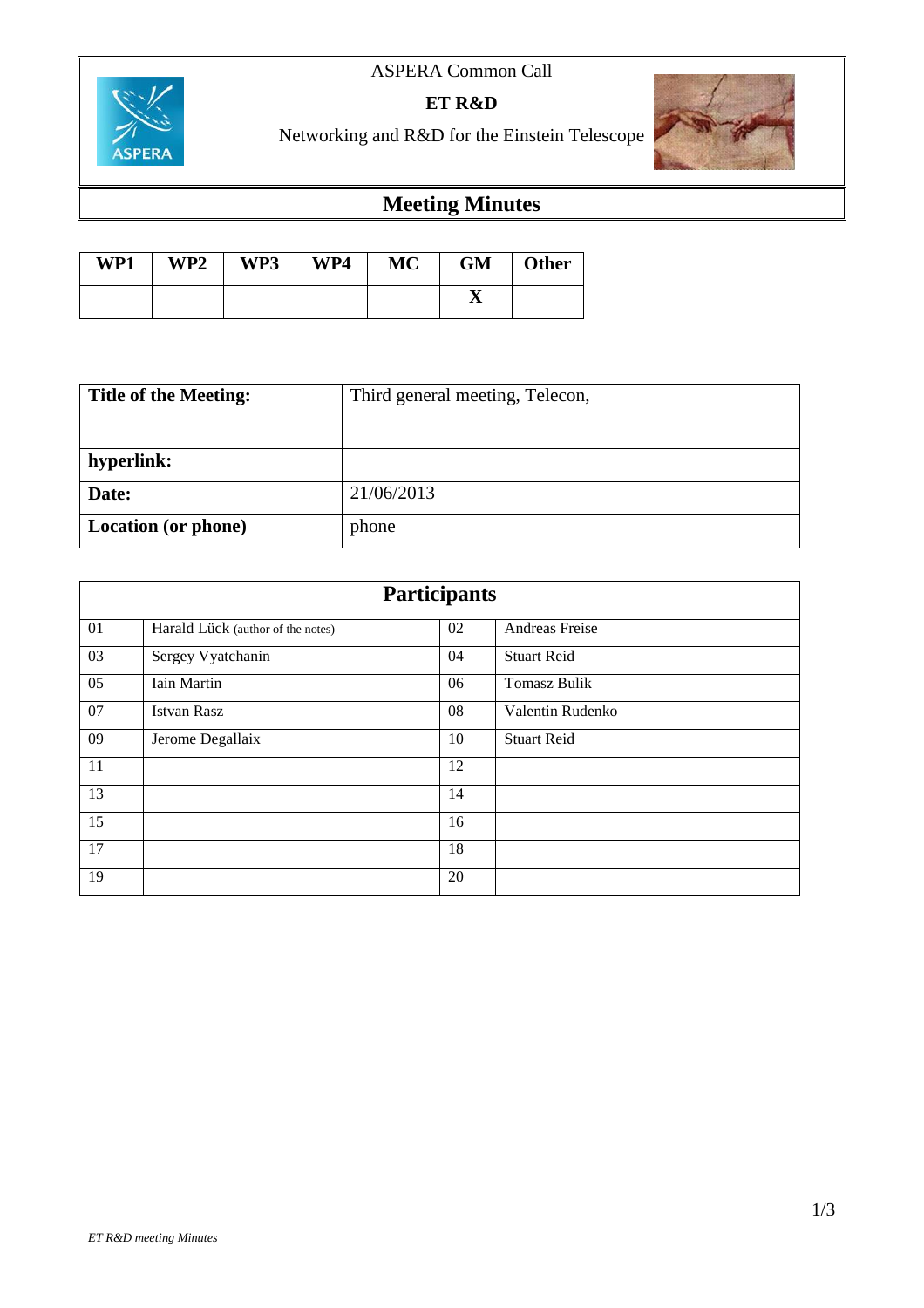# Agenda

- 1) General Project Status
- 2) status of the working groups
- 3) Conferences and Meetings
- 4) AOB

## 1) General Project Status

Progress with the signing of the MUO is slow. Harald Lück only got feedback from Hungary and Glasgow. The Glasgow administration asked for some amendments and pointed out that there are two different definitions of the management committee in the MOU draft, i.e. in one occasion that 1 representative per party is included in the Management Committee and in the other case that it is one representative per country.

In this teleconference we agreed that the favourable arrangement will be one representative per country + the working group chairs + the project coordinator + a deputy project coordinator.

Hence the initial composition of the MC (to be confirmed or changed in the first session of the MC once the MOU has been signed) will be:

Project Coordinator: Harald Lück

#### Deputy Coordinator: TBD

Working group chairs: Sathyaprakash, Jo v.d. Brand, Ronny Nawrodt, Andreas Freise Country representatives:

- Netherland (TBD)
- Germany (TBD)
- UK (TBD, likely a representative from Uni Glasgow)
- Poland (Thomasz Bulik)
- Russia (Valentin Rudenko)
- Italy (TBD)
- France (TBD)

To avoid too strong imbalances Harald suggests defining a maximum of one representative per party, which would mean that Netherlands and Germany do not get an additional country representative and "TBD" would be obsolete in those cases. So far it is not in the MOU, but Harald suggests including countries with associated parties as non-voting members of the MC.

Thomasz Bulik, Valentin Rudenko and the UK representatives present in this teleconference agreed to the proposal of having one representative per country.

2) status of the individual working groups

#### Working group 1:

There was no representative from working group 1 present in this telecon. Hence we postpone the report on progress in this working group to the next telecon.

#### Working group 2:

The working group leader Jo van den Brand was not present in this call, so there is no update from the Dutch side.

Valentin Rudenko, being connected from the Baksan Neutrino Observatory, reported that the situation at Baksan and plans for experiments is being studied right now. It was initially assumed that the Nikhef group would provide measurement equipment. Valentin also contacted Fulvio Ricci to discuss the availability of measurement equipment in Italy. Seismic measurement equipment has been installed in the mine in Sardinia. Valentin reported that Fulvio agreed to try to find equipment for the Baksan experiments. Valentin reported that in the meantime the experimenters at the Baksan mine have found to have sufficient experimental equipment to perform the measurements. Data taking will start soon and last to the end of the project. First results will be presented in the report at the end of this year.

#### Working group 3:

Due to flooding problems in Jena after a heavy thunderstorm Ronny could not be present in this telecon. In a preceding e-mail he reported that the Silicon sample that had been sent from Hannover to Jena has been be brought back to Hannover and first birefringence measurements will start soon. In Jena work on investigating material parameters has been started. There silicon wafers have been cut into pieces and the